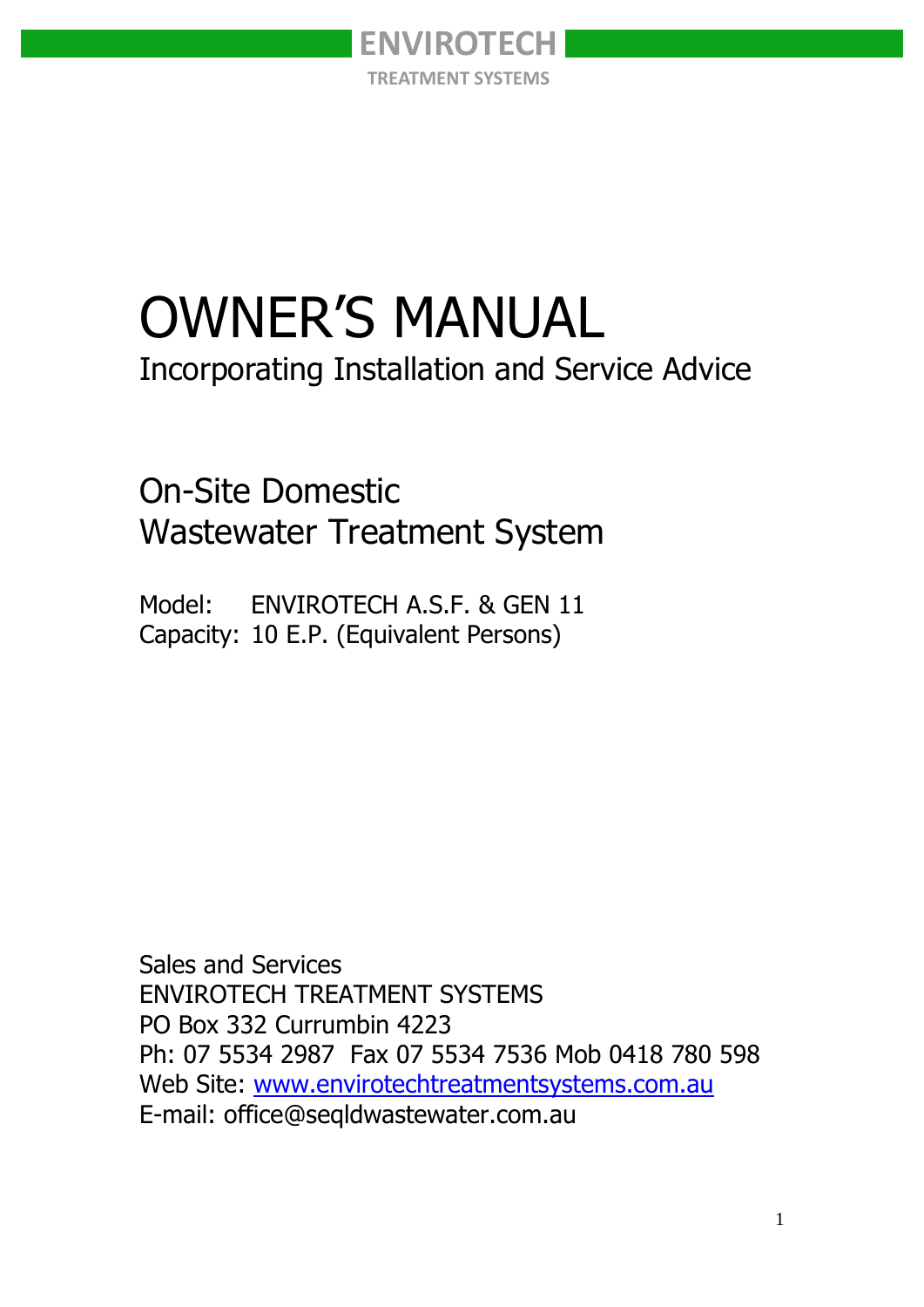# Table of Contents

- 1. Aerobic Sand Filter
- 2. Wastewater Special Warning
- 3. List of Components
- 4. Guarantee of Compliance Effluent Quality
- 5. Start-Up for System
- 6. Intermittent / Holiday Use
- 7. Critical Points of Care in Installation
- 8. Servicing Requirements Effluent Sampling
- 9. Troubleshooting
- 10. Annual Service Sheet
- 12. Specification Sheet
- 14. Owner's On-Going Responsibilities Responsibilities of Service Person Manufacturer's Responsibilities A Call for Help
- 15. Warranties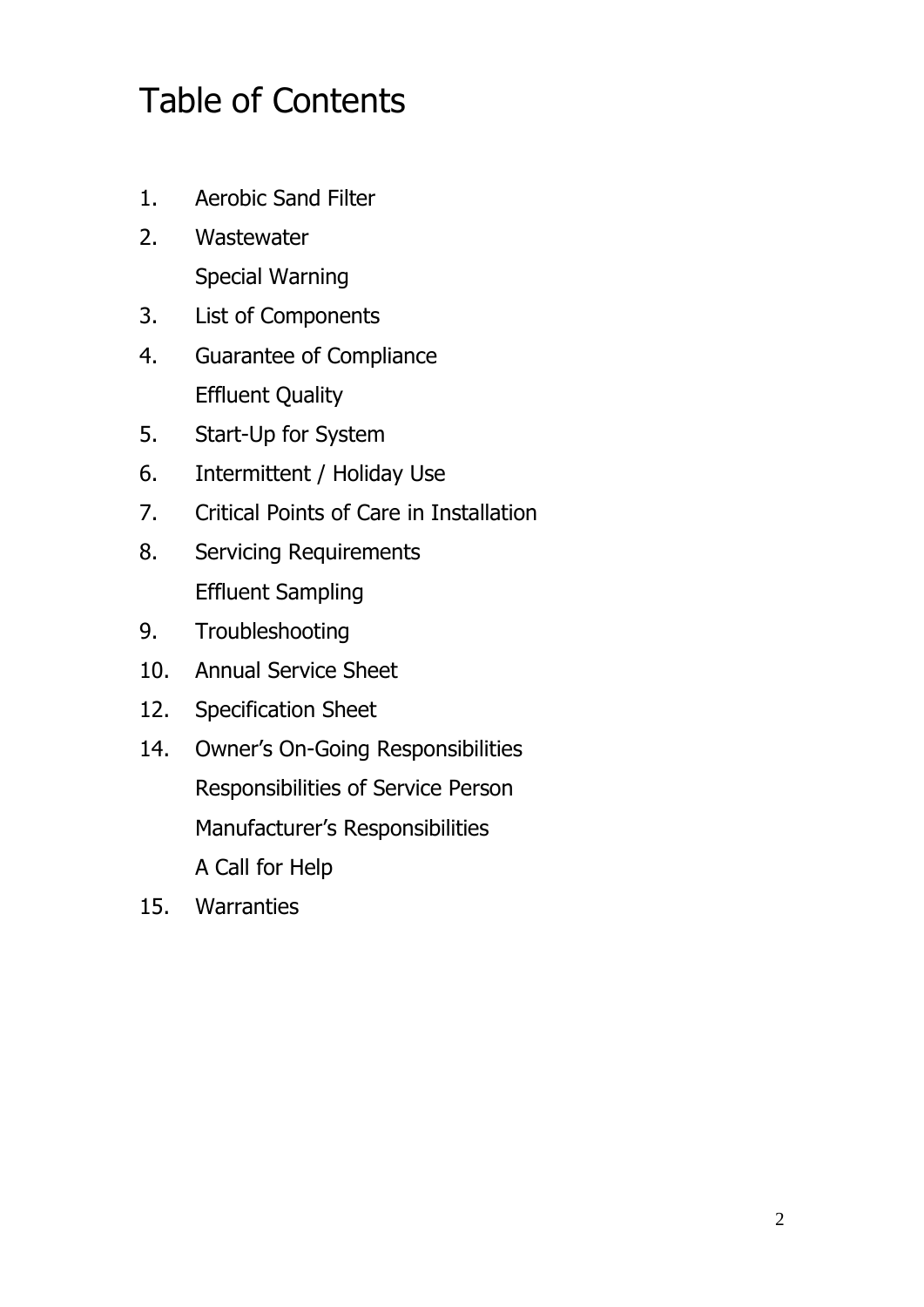#### **ENVIROTECH ASF (Aerobic Sand Filter)**

#### **Domestic System – 10 EP capacity**

Attained Chief Executive Approval CEA in Queensland in 1993 and has remained an approved system right up until now. From the introduction of the ASF System, it has attracted favourable comments from its customers and the plumbing inspectors. It has lived up to expectations and is still the discerning person's choice.

The basic elements of the system are:-

- $\bullet$  Septic chamber not less than 3900L
- Filter-dosing pump station
- ASF  $7.2m^2$  to  $20m^2$ , typically
- Final effluent pump station
- Effluent irrigation area
	- o Type of irrigation hose and sprinkler; or

- sub-surface drip

See accompanying DRAWINGS of the system.

Identification Tag - attached to electrical control box on the tank

- provides contacts for help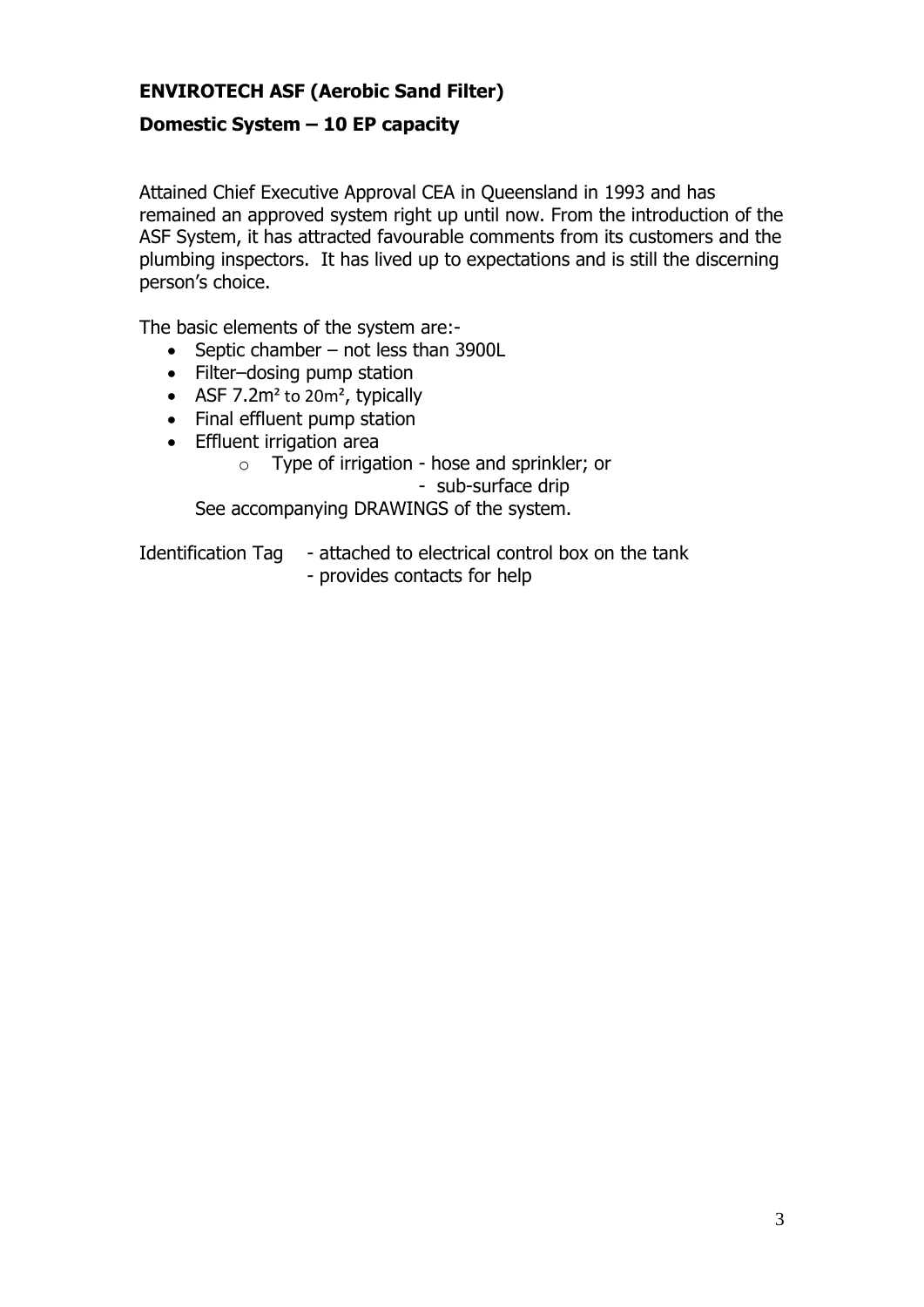#### **Wastewater**

Constituents of Wastewater from household source:

- Shower, basin, bath
- Toilet(s)
- Clothes-washing machine and laundry tubs
- \* Kitchen sink, dishwasher

Harmful products to the treatment process are:

- Greases and fats
- Bleaches
- Disinfectants
- Hair dressing products
- Bacterioudes
- Acids, alkalis
- Poisons (from garden products)
- Commercial-strength cleaning products
- Toxic chemicals
- Quaternary Ammonium Compounds

#### **Special Warning**

The treatment plant should not be used for dumping excess old liquid chemicals products lying around the home and garden shed. The predominant microorganisms in the wastewater process both in the initial septic chamber and in the aeration zones in secondary treatment are bacteria. These organisms are sensitive to toxic chemicals and pH. If these organisms are killed by the addition of foreign chemicals to the system, the treatment efficiency can be dramatically affected. The effluent quality required from the plant will not be met.

In extreme cases the contents of the treatment plant has to be pumped out and the plant operation re-established with fresh waste that is not contaminated. Even when small amount of contaminants are dumped into the plant e.g. 1-10 litres, the plant can take up to several days to re grow healthy microorganisms and return the plant to optimum performance.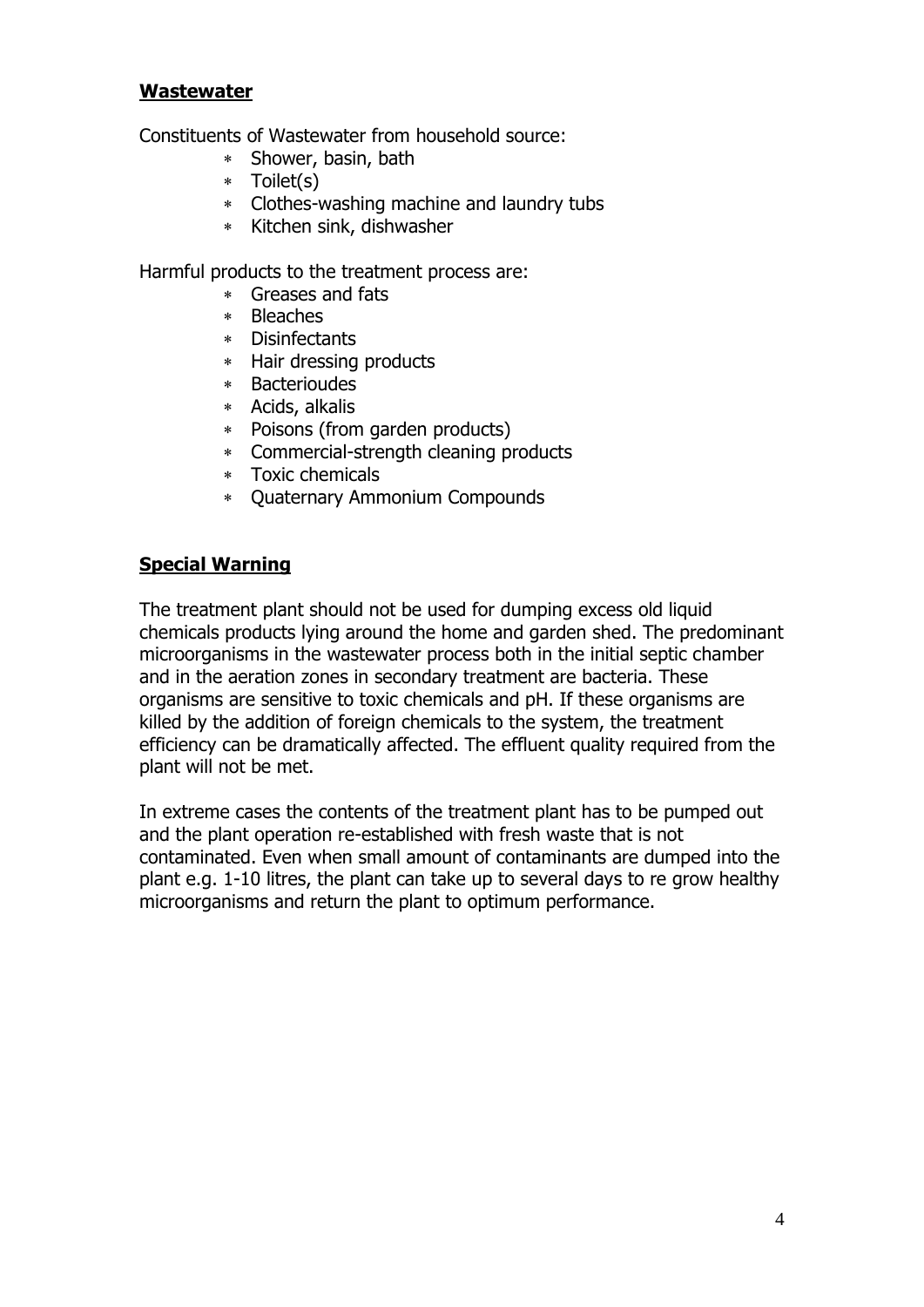#### **List of Components**

- 1. Septic tank with partitions certified in compliance with AS-1546 - filter-dosing pump well + submersible pump + pipework + fittings
	- $-$  final effluent pump well  $+$  submersible pump  $+$  pipework $+$  fittings
	- high level alarm float switches
- 2. Rising main, incl non-return valve (25mm dia) to distribution pipework in the upper zone of the ASF.
- 3. Rising main, incl non-return valve to effluent irrigation area.
- 4. Effluent disinfection unit, typically chlorinator with canister to store 20 tablets.
- 5. 7.2m² or 20m² ASF detailed on DRAWING.
- 6. Plastic Liner provides a seal to prevent loss or gain of liquid from ASF walls or base – underdrain provided with sealed penetration. Liner of woven polyethylene material (grade equivalent carvacon 5000, a Rheem product) which is buried so that no UV break-down occurs (from observation on old systems).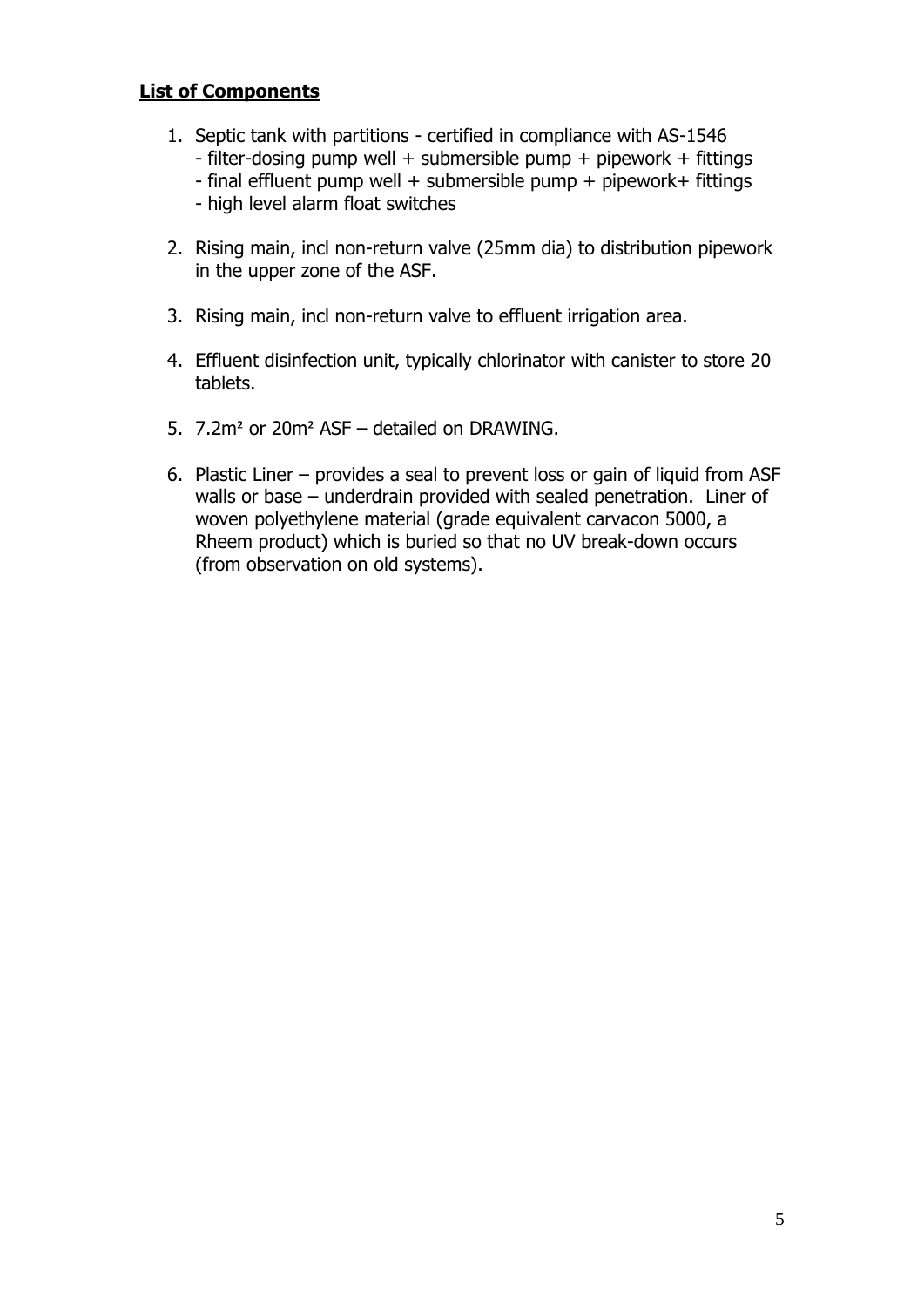#### **Guarantee of Compliance**

The ENVIROTECH ASF is designed, installed, and serviced to meet the requirements of the Queensland Plumbing and Wastewater Code (QPW Code).

**Effluent Quality** Enviroment ASF

- BOD<sup>5</sup> less than 20mg/ L
- TSS less than 30mg/ L
- Thermotolerant Coliforms (TC) less than 100 efu/ 100ml (if stipulated)

GEN 11 Envirotech ASF

- BOD<sub>5</sub> less than 10mg/L
- TSS less than 10mg/ L
- Thermotolerant Coliforms (TC) less than 10 efu/ 100ml (if stipulated)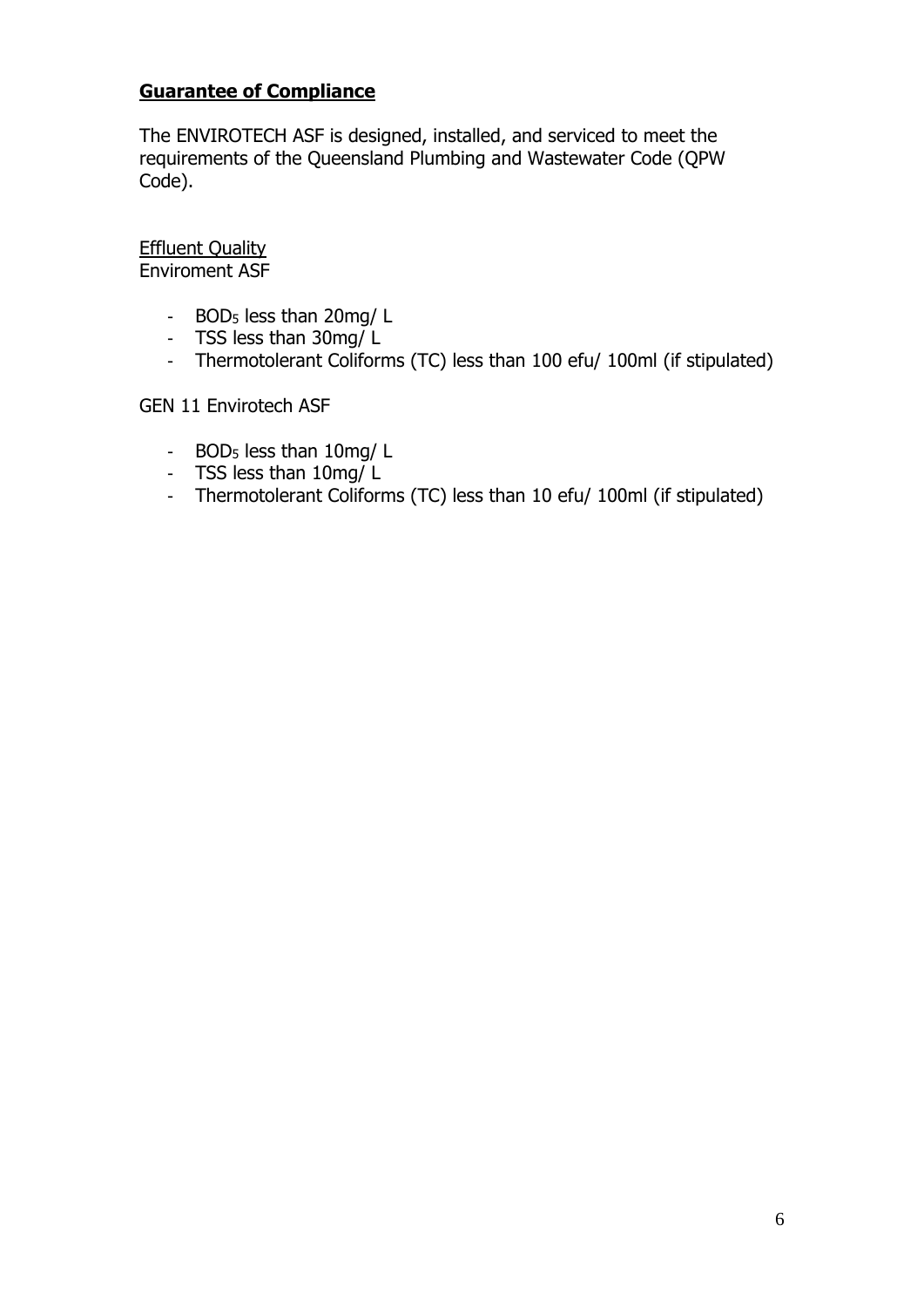#### **Start-Up for System**

- Fill primary treatment / septic chamber
- Ensure that the power has been connected and the power switch in the electrical control box is ON.
- Test that the pumps and float switches are all operational.
- Await for wastewater for flow into the system. Some mild odour might be detectable for the first 3 weeks while the bacterial population grows.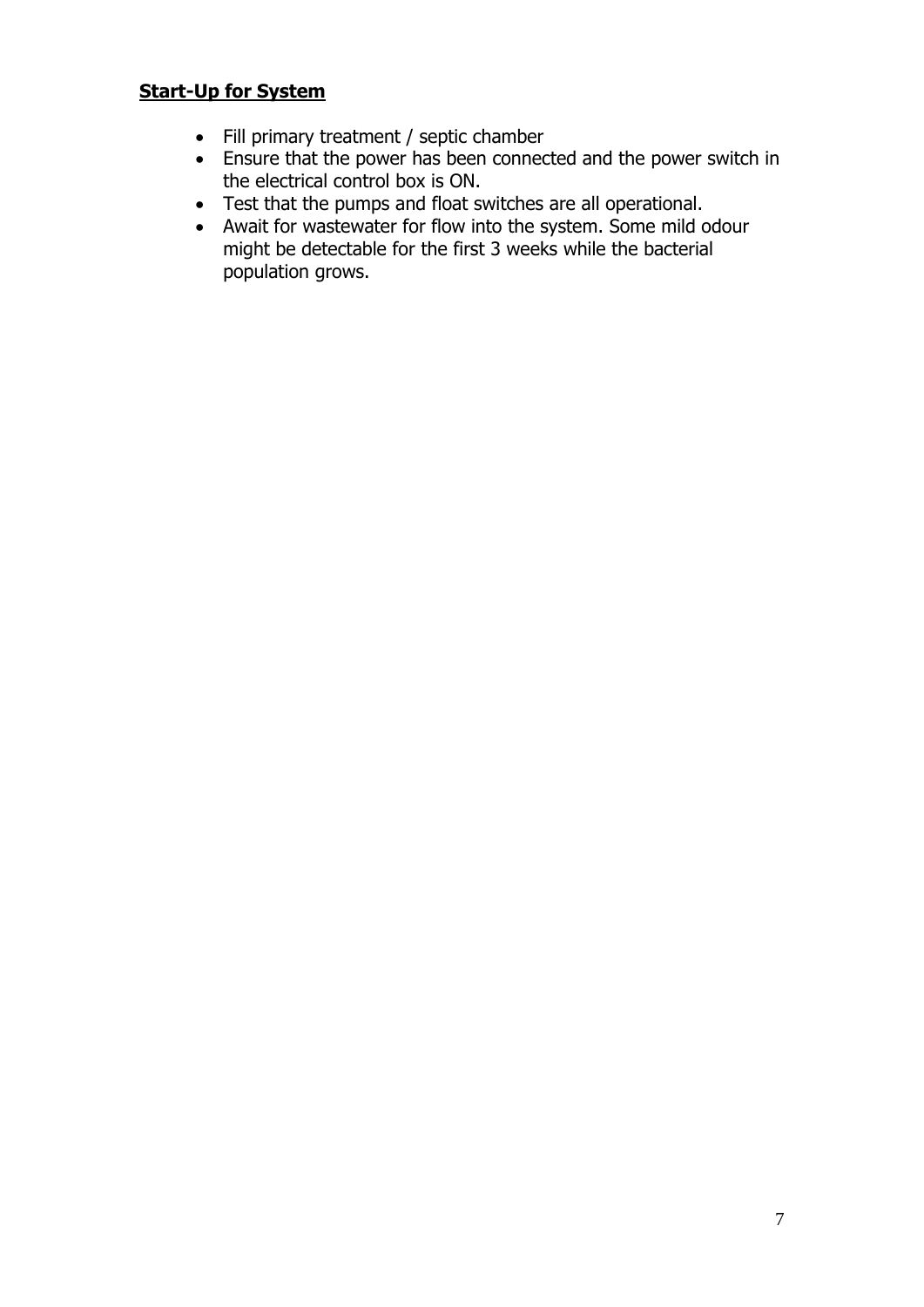#### **Intermittent / Holiday use**

The ASF has an extraordinary ability to rapidly start the secondary treatment process. From start-up from new, a complying effluent can be produced in only a matter of a few days (2-3 days).

The holiday use case is the same, if not even more impressive because the ASF from previous use will still be harbouring some live micro-organisms within the ASF.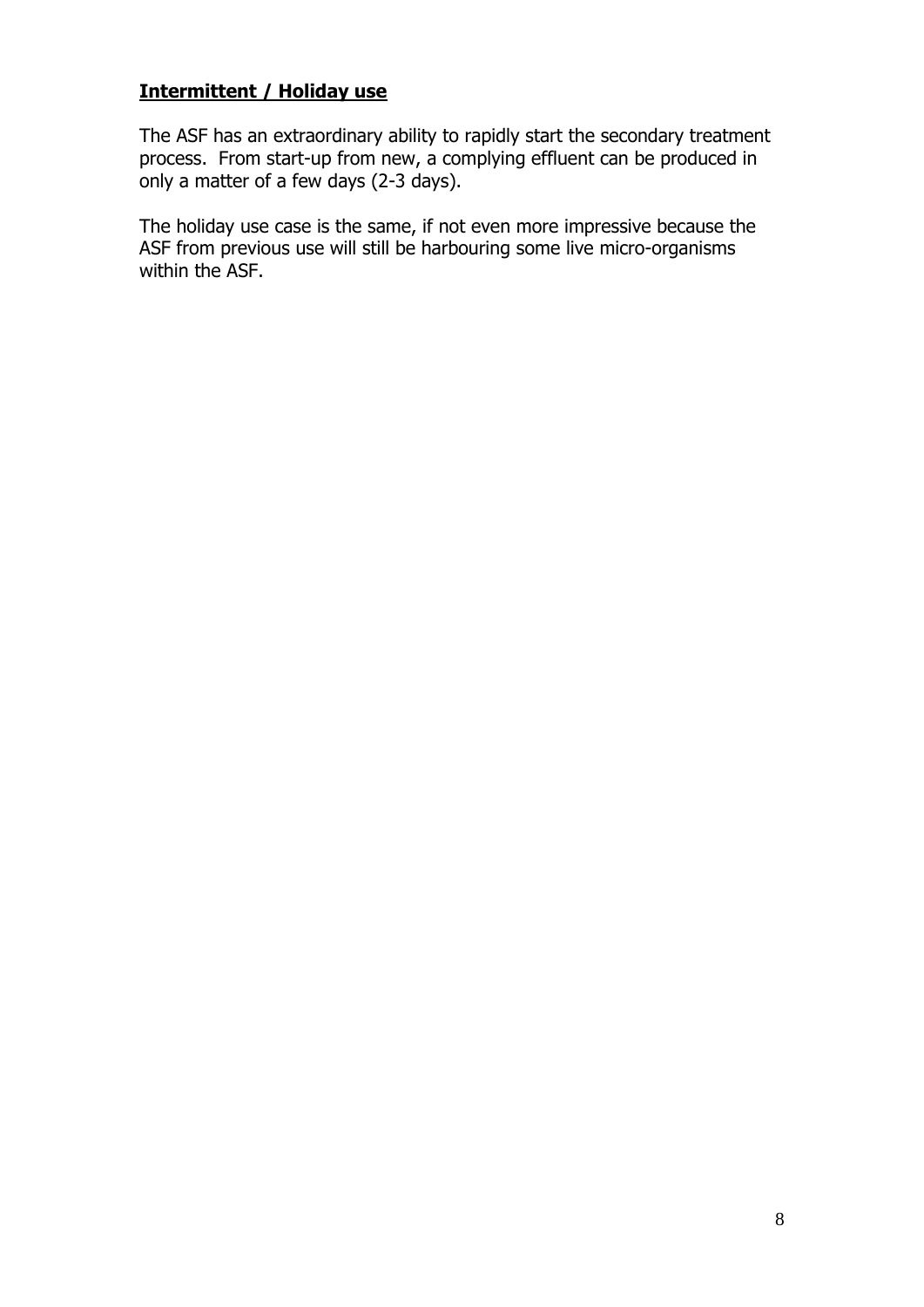#### **CRITICAL POINTS OF CARE IN INSTALLATION**

Sand filters are delicate and here we wish to highlight aspects of the installation where it is recommended particular care is taken

- a) A general safety matter. Observe good safety practices when working around an excavation is preparing the hole for the tank(s).
- b) When the tank arrives on the crane truck, often with its own crane on the rear of the truck. The crane operator is "in charge" of the site until the tank (approx 7T for a concrete tank) is firmly placed in the excavated hole.
- c) Backfill tank quickly up to the level of the A.S.F. floor with fine dry sandy material that easily compacts (to minimise settlement of backfill letter).
- d) Excavate A.S.F. pit and associated trench for the underdrain pipe – in order that the plastic liner for the pit hole is not subject to puncture by "sharp" fractured small rock ensure the floor of the pit is covered with sand. If the walls cannot be made smooth it might be prudent to run a 1-1.2m wide strip of root barrier around the walls.
- e) Take every care to ensure the penetration through the liner is waterproof; do it slowly and carefully (then it ALWAYS performs its function). Glue the floor flanges to the pipe. Cut hole in the liner exactly the size of the pipe (110m dia). Run a continuous bead of silicon around the pipe on both sides of the liner. Pull the 2 flanges together by the 5 screws and nuts. Watch the silicone squeezing out from each of the 2 flanges as the screws are tightened (a sign of the job being done well).
- f) When the final sand cover is being placed on the A.S.F., roll the excess liner up tightly, placing sand on the inside edge and the outside edge at the same time so it can act as a barrier to overland flow running onto the top of the A.S.F..
- g) Set the A.S.F. in the ground so the finished height is at least 100mm above surrounding ground level, with the top of the rolled leer around the A.S.F. perimeter being just covered with sand and maybe some topsoil – no liner material should be exposed to sunlight (to avoid U.V. degradation).
- h) In the final tidy up of the site do not forget the diversion drain at the topside of the A.S.F. is upslope approximately 3m from the long side of the constructed A.S.F. This diversion drain should be so constructed that is also protects the soil around the tank(s) and the soil in the area between the tanks and the A.S.F. from washout in heavy rain.
- i) When the installation has been completed while the house is still under construction it is a good idea to erect some star-pickets joined by fluorescent tape to keep tradesmen vehicles and delivery trucks off the A.S.F.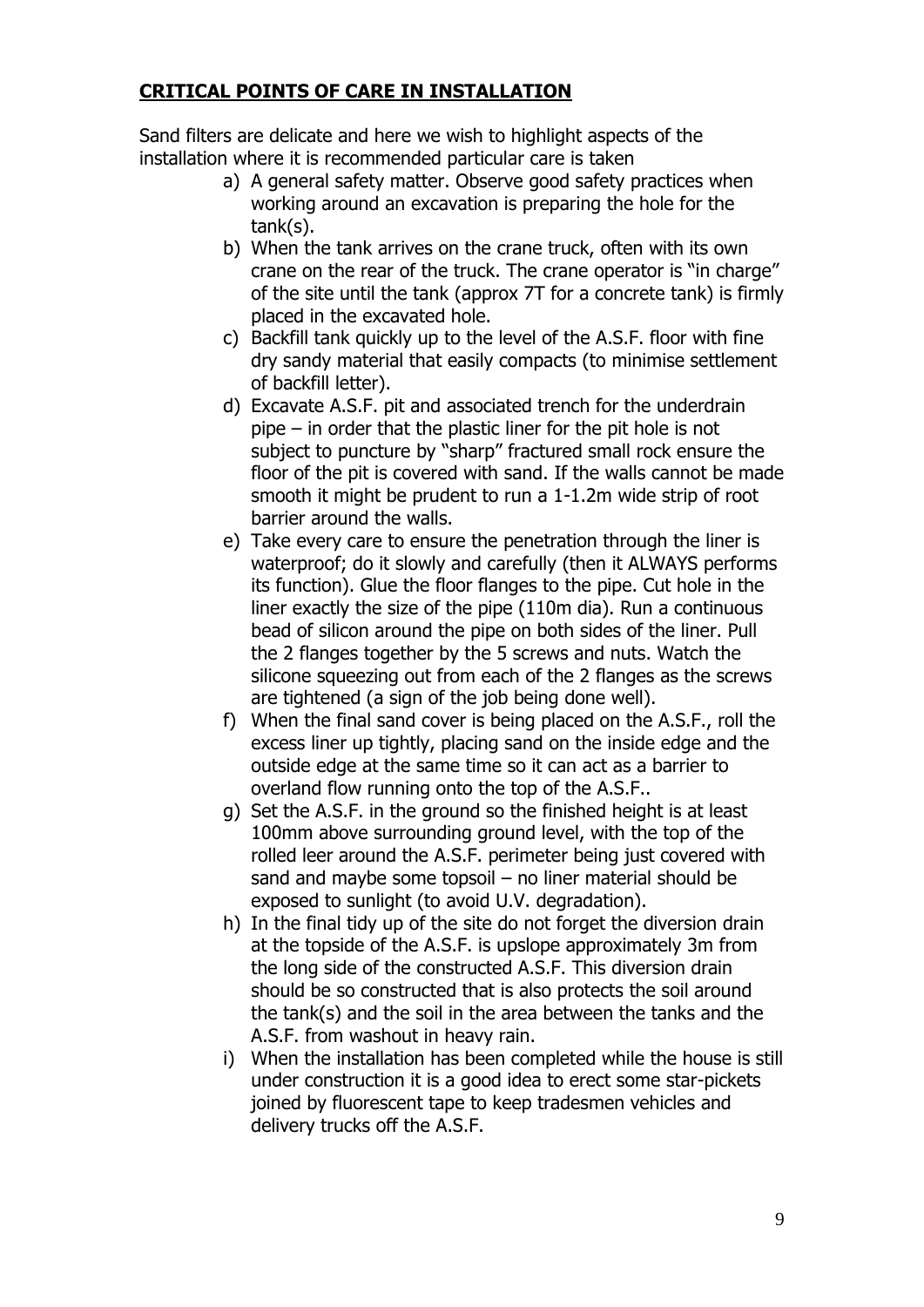#### **Servicing Requirements**

The ASF only needs servicing ONCE PER YEAR or each quarter depending on local council. By a licenced and fully trained service person. Please refer to on-going responsibility. When the chlorine tablets canister needs replenishing, it is done by the owner. Should normally only be required to ensure pumps (x2) and float switches (x2) are functioning well, and the liquid levels in the canisters are normal.

Primary Treatment / Septic Chamber should only require a sludge pump-out every 3-5 years. Sludge and scum levels shouldbe recorded at annual service.

The 2 pump wells should be cleaned and the washings transferred to the head of the primary treatment chamber.

#### Effluent Sampling

Typically from a tap on the effluent irrigation pressure main.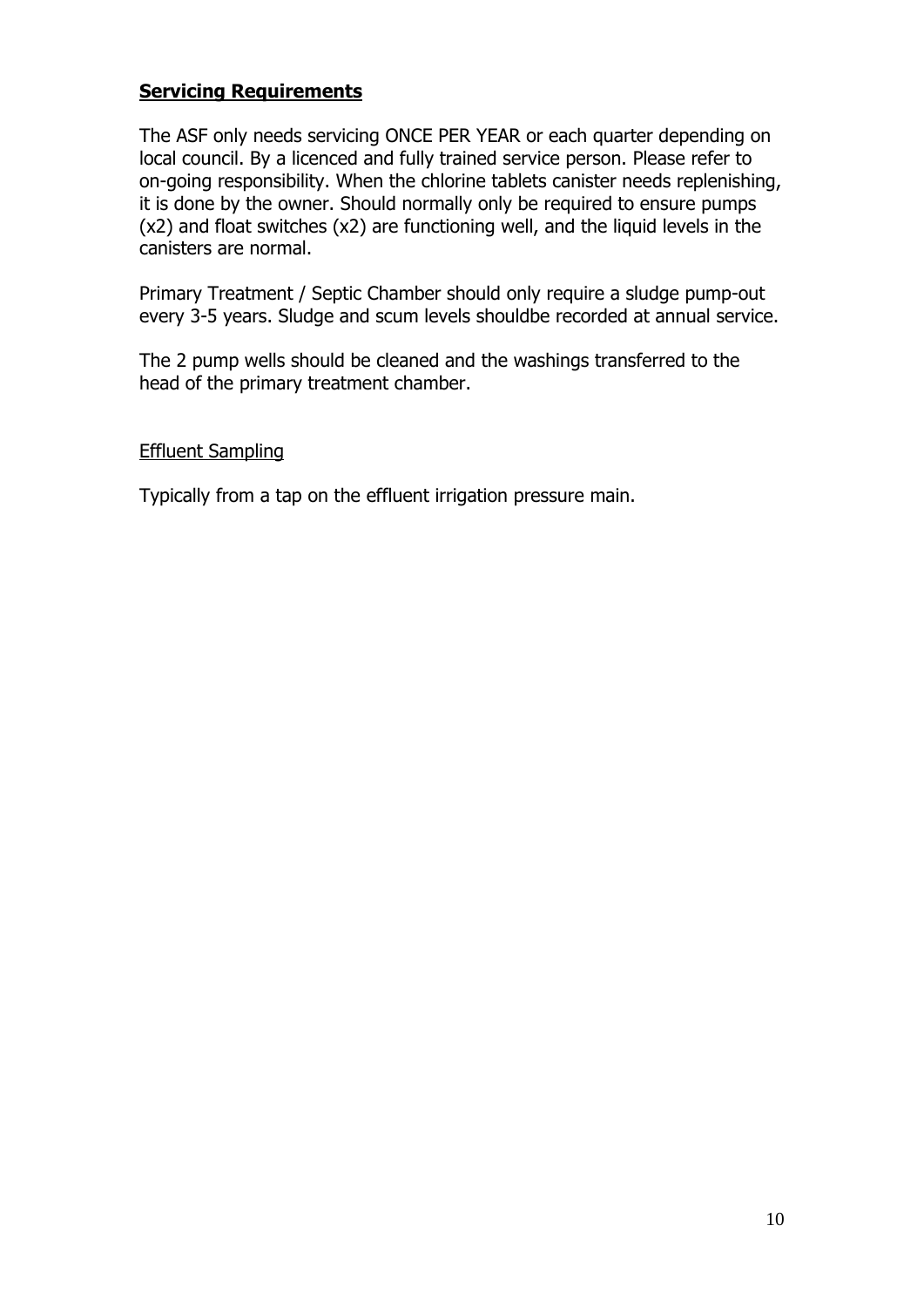#### **Troubleshooting**

1. Red Alarm Light ON

- activated by higher-than-normal water level in (i) the flow balancing/filter pump chamber or (ii) the final effluent pump chamber.

| Cause:  | Alarm switch caught on wall                                                             |
|---------|-----------------------------------------------------------------------------------------|
| Remedy: | reposition cable                                                                        |
| Cause:  | Pressure line blocked (i)                                                               |
|         | (a) distribution pipe crushed by vehicle damage                                         |
| Remedy: | unblock/repair broken line                                                              |
| Cause:  | irrigation line block or crushed (ii)                                                   |
| Remedy: | locate and repair                                                                       |
| Cause:  | pump reached the end of its operating life (i) or (ii) $-$ usually<br>more than 4 years |
| Remedy: | Replace with new pump (always check normal operation after<br>complete replacement)     |
|         |                                                                                         |

2. Top of A.S.F. has localised wet-spot

## Cause: pipe damaged by vehicle (car, rider mower, tractor)

- Remedy: Dig-up and repair pipe
- 3. Sewage Odour treatment plant is vented back through house vent

| Cause: | the users are mistreating the primary treatment process by    |
|--------|---------------------------------------------------------------|
|        | adding excess greases and fats to the system (for example) or |
|        | toxic compounds that inhibit the treatment process.           |

- Remedy: cease the practice. Help return the treatment plant to normal operation by adding Axtizyme (available from supermarkets) for 2-3 weeks.
- 4. Wetness around the tank

| Cause:  | a faulty sewer connection procedure                                |
|---------|--------------------------------------------------------------------|
| Remedy: | redo the sewer connection procedure                                |
| Cause:  | a leak (underground) from the effluent irrigation line leaving the |
|         | tank or the pressure pipe to the A.S.F.                            |
| Remedy: | drainer to repair                                                  |
| Cause:  | incorrectly executed connection of underdrain pipe (100mm dia)     |
| Remedy: | drainer to reconnect pipe using recognised good plumbing           |
|         | practices                                                          |

5. Effluent Odour

| Cause:  | misuse of system by owners                              |
|---------|---------------------------------------------------------|
| Remedy: | educate owners of good practices and wait for system to |
|         | naturally correct itself                                |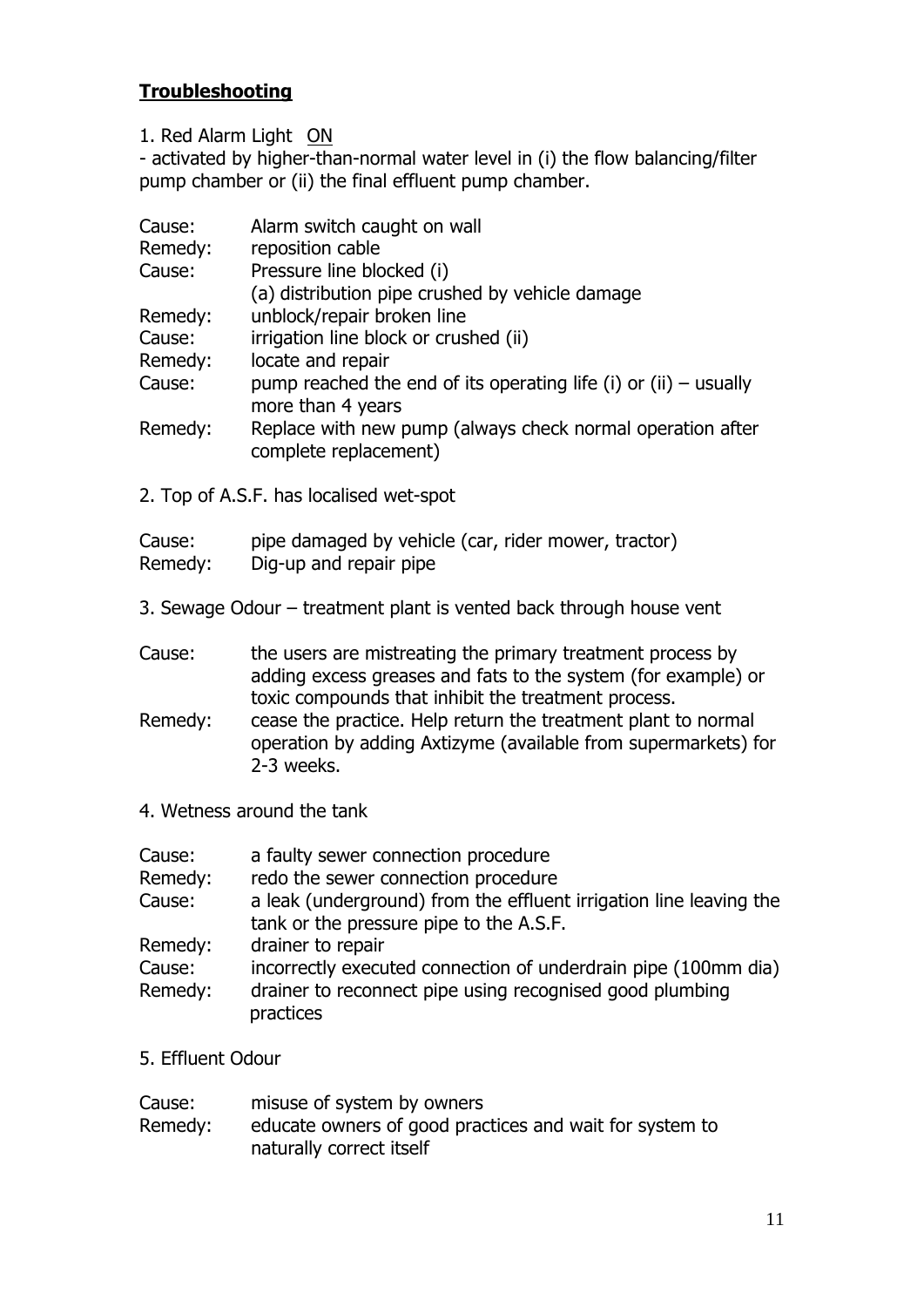### **ANNUAL SERVICE SHEET** – recommended service interval 12 months.

| 1. Age of SYSTEM<br><sub>- — —</sub> years                                                                                                  |
|---------------------------------------------------------------------------------------------------------------------------------------------|
| No. of persons in home<br>persons                                                                                                           |
| 2. Primary Treatment Chamber                                                                                                                |
| Odour:<br>Not Detectable<br>Mild<br>Foul                                                                                                    |
| Thick<br>Thin<br>Scum:                                                                                                                      |
| 50%<br>75%<br>25%<br>100%<br>$\mathbf 0$<br>Surface coverage:                                                                               |
| Sludge:<br>Thickness Accumulation*:<br>mm                                                                                                   |
| Degree of Consolidation:<br>Light<br>Heavy                                                                                                  |
| $*$ If $>$ 600mm – advise client to arrange a desludge.                                                                                     |
| 3. Flow Balancing / Filter Pump Chamber                                                                                                     |
| Sludge build up on floor:<br>significant – pumped to primary chamber                                                                        |
| Not appreciable $-$ no action                                                                                                               |
| <b>Normal</b><br>Pump function -<br>Float switch -<br>high-level alarm operating<br>Pipework in chamber -<br>sound                          |
| 4. A.S.F.                                                                                                                                   |
| No ponding on surface<br>Grass Cover:<br>good<br>poor                                                                                       |
| Underdrain flow with A.S.F. being loaded<br>slow*<br>poor<br>* slow drain-back might be indicating a problem that warrants<br>investigation |
| 5. Final Effluent Pump Well                                                                                                                 |
| Effluent Pump function normal<br>- incl high-level alarm light                                                                              |
| Floor of chamber $-$ no sludge                                                                                                              |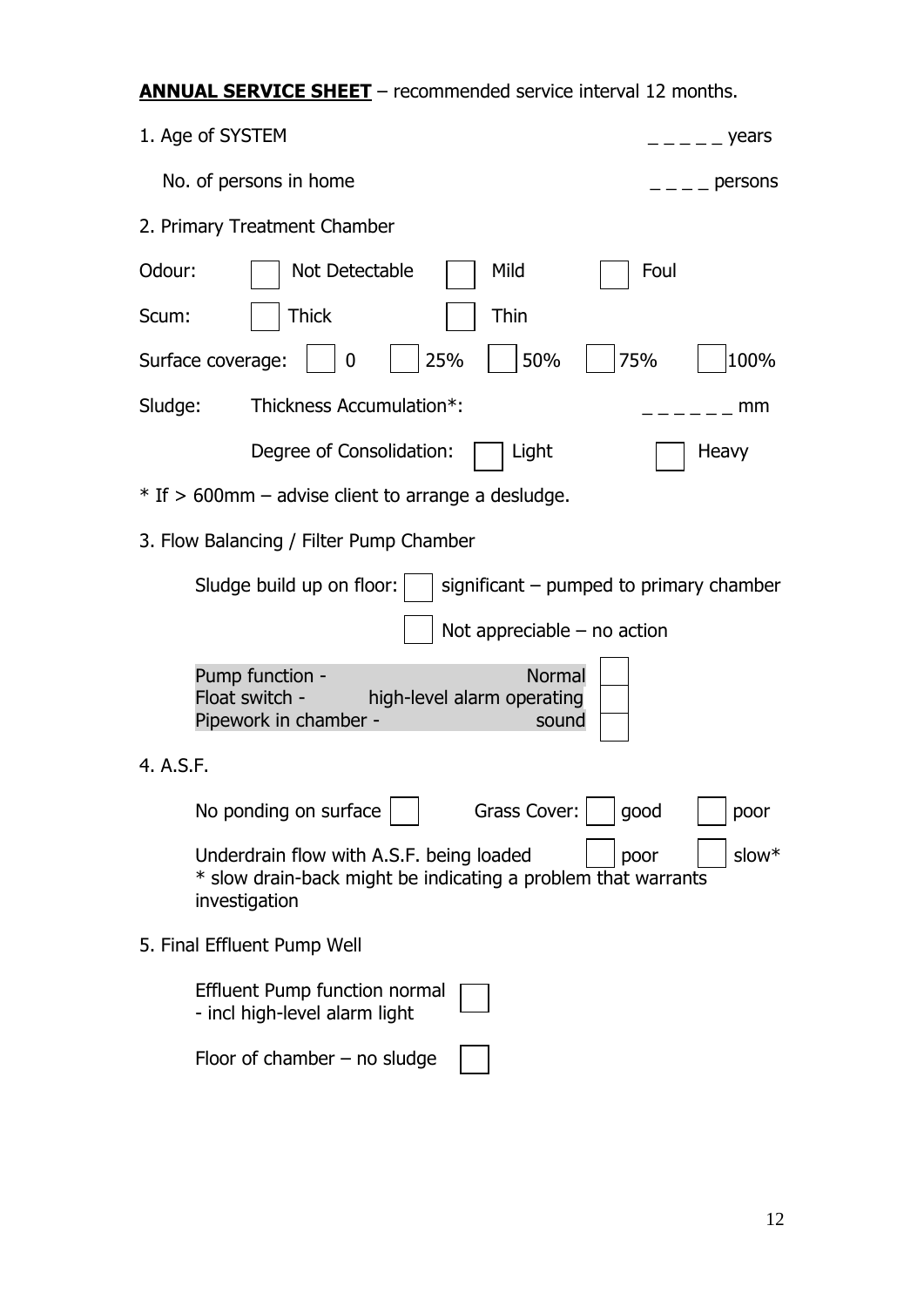#### 6. Effluent Disinfection – when required

| Chlorine Tablet Disinfection – the most common<br>- operating normally and tablet holder refilled with tablets                                    |  |
|---------------------------------------------------------------------------------------------------------------------------------------------------|--|
| U.V. Disinfection - rarely used (too expensive)<br>- U.V. tubes operating<br>- tubes replaced if been in service for greater than 12 months       |  |
| 7. Effluent Irrigation Area                                                                                                                       |  |
| Visually good condition <i>i.e.</i> owner has maintained it well                                                                                  |  |
| No ponding of water or excess wetness of the area                                                                                                 |  |
| No indication of sprinklers and emitters                                                                                                          |  |
| Note: If there is an obvious problem in the irrigation system, owner<br>must be informed and action taken for the repairs to be done<br>promptly. |  |

Description of any repairs to irrigation system:

\_\_\_\_\_\_\_\_\_\_\_\_\_\_\_\_\_\_\_\_\_\_\_\_\_\_\_\_\_\_\_\_\_\_\_\_\_\_\_\_\_\_\_\_\_\_\_\_\_\_\_\_\_\_\_\_\_ Council has been notified of any repairs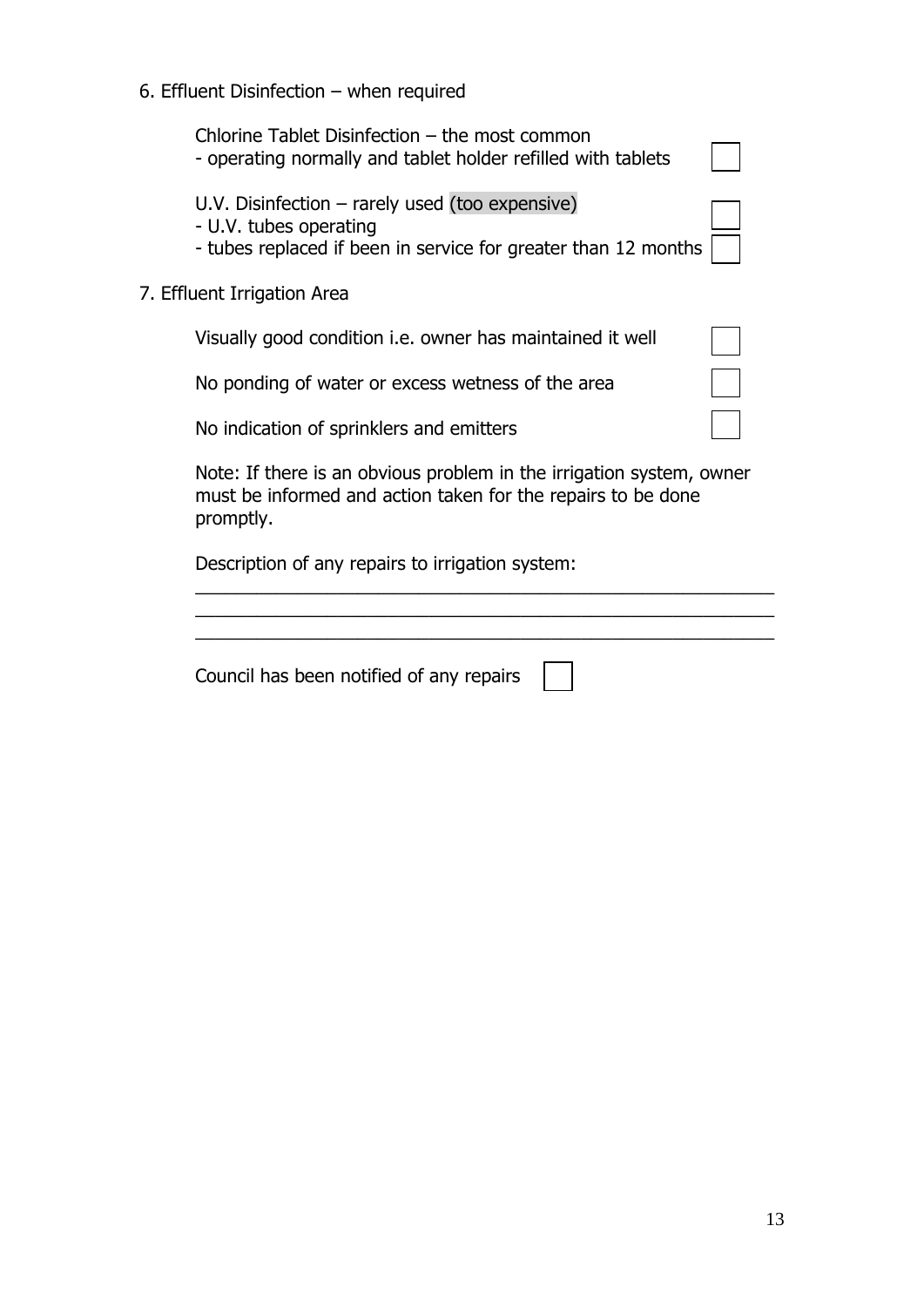#### **SPECIFICATION SHEET**

- Pumps 1. Filter Dosing Pump automatic (in-built ON-OFF float switch Type – centrifugal – vortex Model: D15 Make: Davey Supplier: Davey Pump Performance: max head 5m max flow 130L/min Power requirement: single phase 240V, 330 Watt
	- 2. Effluent Pump automatic As for 1 and 2 except large pump Performance: max head 9m max flow 330L/min Power requirement: single phase 240V, 750 Watt

#### Float Switches

- 1. High-level Alarm Filter Dosing Pump Well Type – plastic floating ball with internal micro-switch Function – 3-wire unit Make  $-$  O.E. Country of manufacture: Italy Supplier: ATS Pumps BRISBANE Current Rating: max 16 amps
- 2. High-Level Alarm Effluent Pump Well - as per 1
- U.V. Disinfection Unit

Location: top of tank connected into effluent irrigation pipeline Type of lamp: high output low pressure mercury vapour lamp Max throughput: 42 Lpm Power requirement: 48 Watt Material of Manufacture: stainless steel Name of Manufacturer: Sterilight Model no. of unit: UV S12Q-PA Supplier: IBC water

- Liner for A.S.F. size as require
	- required liner size to allow for walls and roll-up at top to finish  $= 11m \times 6m$ - material – polypropylene
	- construction woven strands with finish coating to both sides
	- equivalent to Rheem CANVACON 5000 (used in truck tarpaulins)
	- supplier as required.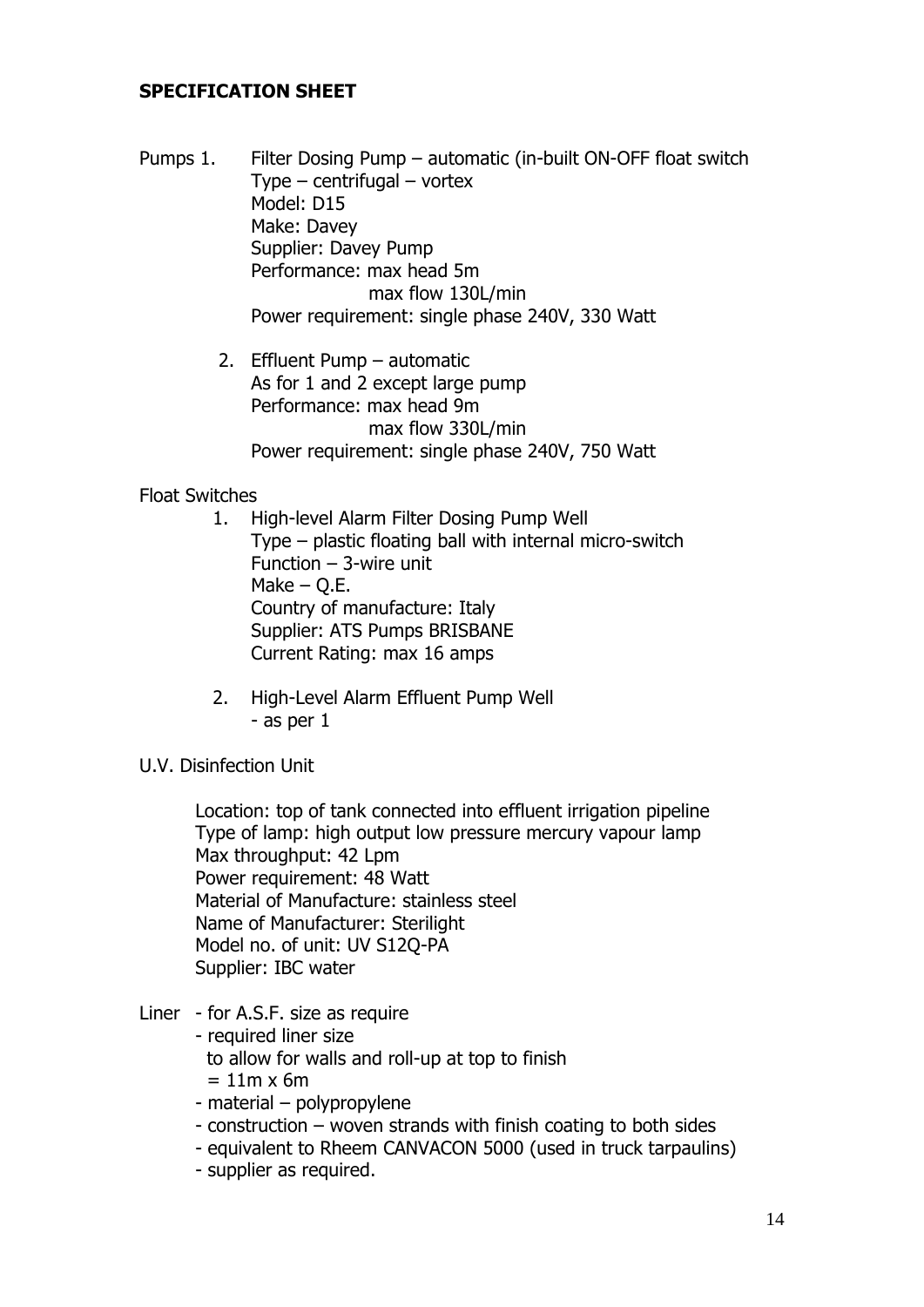- Geotextile manufacturer and supplier: Geofabrics Australia - factory Melbourne: - company's Qld office: Sumner Park
	- grade of product: A12
	- layer at top of A.S.F. to prevent silt entering the media

Pipework - P.V.C. - 100mm dia sewer - 25mm dia Class 12 - fittings to suit - supplier: REECE PLUMBING

Raw Materials for A.S.F.

- supplier:

Layer across floor of pit to cover the slotted underdrain pipe

- general thickness 150mm
- with extra mounding over the crown of underdrain
- size of material 20mm
- to be supplied clean/washed with no finer material

Body of A.S.F.

- thickness of layer: 600mm
- size of material: all between 5 and 7 mm
- to be supplied clean/washed with no finer material
- product used by BORAL in the manufacture of bitumen aggregate for road pavement construction

Top layer into which the pressure distribution pipework/manifold is embedded

- depth layed before placing pipework manifold 100-150mm
- final covering layer 50mm deep
- size of material 20mm
- to be supplied clean/washed with no finer material

Sand for furnishing  $-$  to be applied after

- placing the geotextile layer across the 20mm layer
- grading of sane "medium sand" not a fine sand (ideally)
- sometimes supplied a "manufactured sand" with a similar size distribution/grading to "medium sand" (naturally formed)

Approximate Quantities\* for ordering this will vary depending on the ASF size

|                                               | Cubic capacity     | Weight (dry) |  |
|-----------------------------------------------|--------------------|--------------|--|
| 5-7mm aggregate                               | 14.6m <sup>3</sup> | tonne 22     |  |
| 20mm aggregate                                | 8.0 <sup>m3</sup>  | tonne 12     |  |
| Medium sand                                   | 4.0 <sup>m3</sup>  | tonne 6      |  |
| *extra material for bedding purposes not incl |                    |              |  |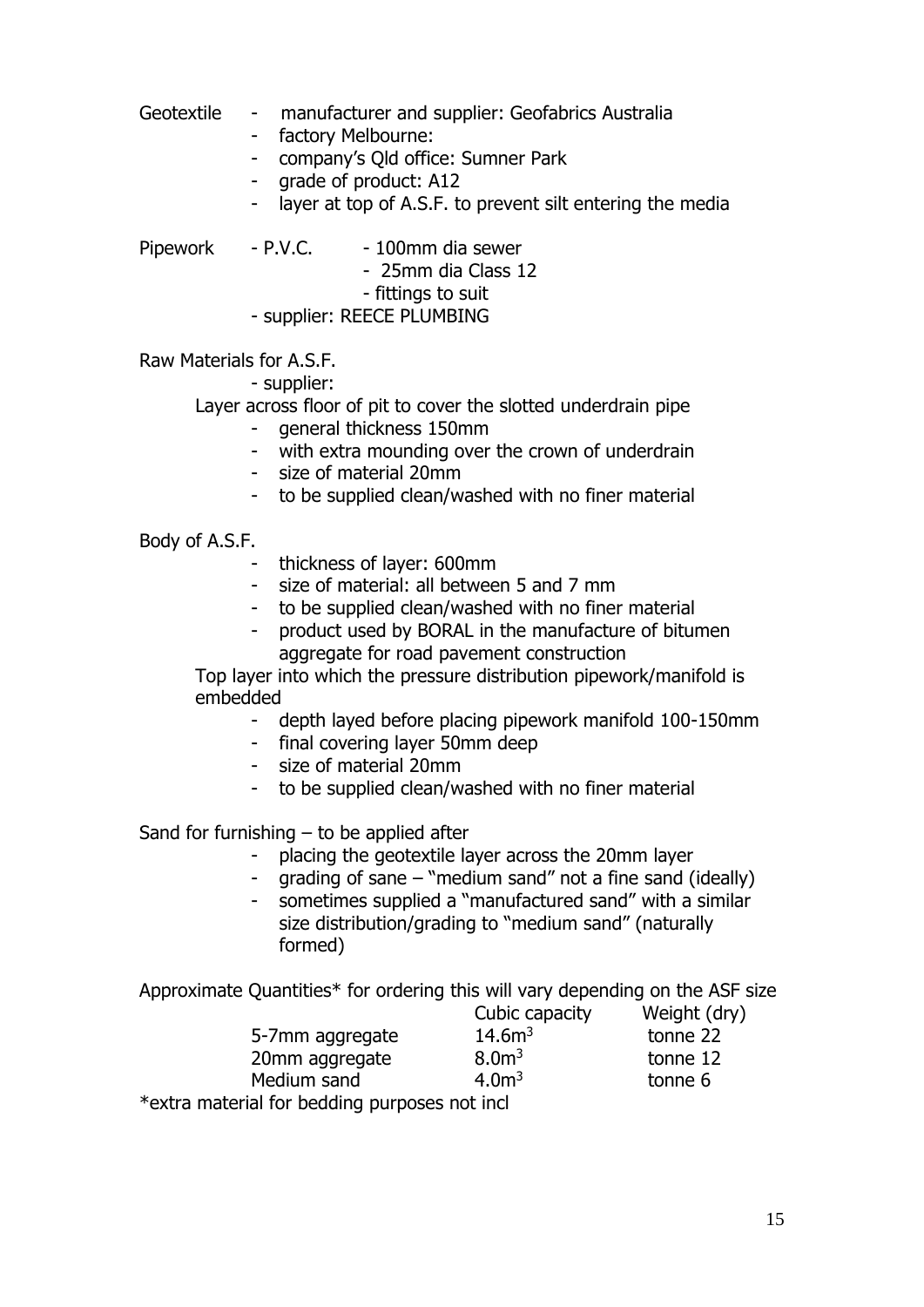#### **Owner's On-Going Responsibilities**

- 1. Be of the habit to look at the System everyday, even if it is just to ensure the Alarm Light (on top of the Electrical Control Box) is not on.
- 2. Every week walk around the system and the irrigation area(s) just to make sure there are to abnormal wet-spots.
- 3. Look at the house switch board that delivers power to the treatment plant every week to make sure it hasn't been tripped out.
- 4. When the service time is due (12 month interval between servicing) contact the supplier/licensed service person and arrange for the routine annual service (some local authorities might call for the testing of effluent quality at the time of service).
- 5. Make sure the service person issues you with a comprehensive service report (proforma of Service Sheet included in this Manual). If the service detects any irregularities or deficiencies with the system, the owner must acknowledge them and authorise without delay any repairs to be carried out; with documentation being forwarded to council (the service person is legally required to do this).
- 6. Owner is advised to set up a file for the treatment plant and keep accurate and complete records on the plant.

#### **Responsibilities of Service Person**

- 1. Maintain complete and separate records for all clients.
- 2. Whenever a fault in any part of the system is detected, the service person must immediately explain the implications of the fault to the owner, and if appropriate ensure that the manufacturer/installer are aware of the issue.
- 3. Service person need to call for more expert opinion if they are unsure of a problem and how to fix it.
- 4. Conduct themselves in an ethical manner. Always submit itemised quotation to owner and obtain authorisation before commencing repair work (owners must avail themselves when urgent decisions necessary).

#### **Manufacturer's Responsibilities**

- 1. Supply and Owner's Manual with every Unit installed.
- 2. Keep a record of the name and address of the persons purchasing systems.
- 3. Act promptly and courteously on warranty matters.

#### **A Call for Help**

When the owner notices a problem with their system, it is likely they will be unable to fix it on the spot. However, after a short attempt, the owner should first call his regular service agent. If that attempt is unsuccessful, they should contact the manufacturer on the all-hours number given on the identification plate fixed to the Unit (which in the case of ENVIROTECH is on the Electrical Control Box).